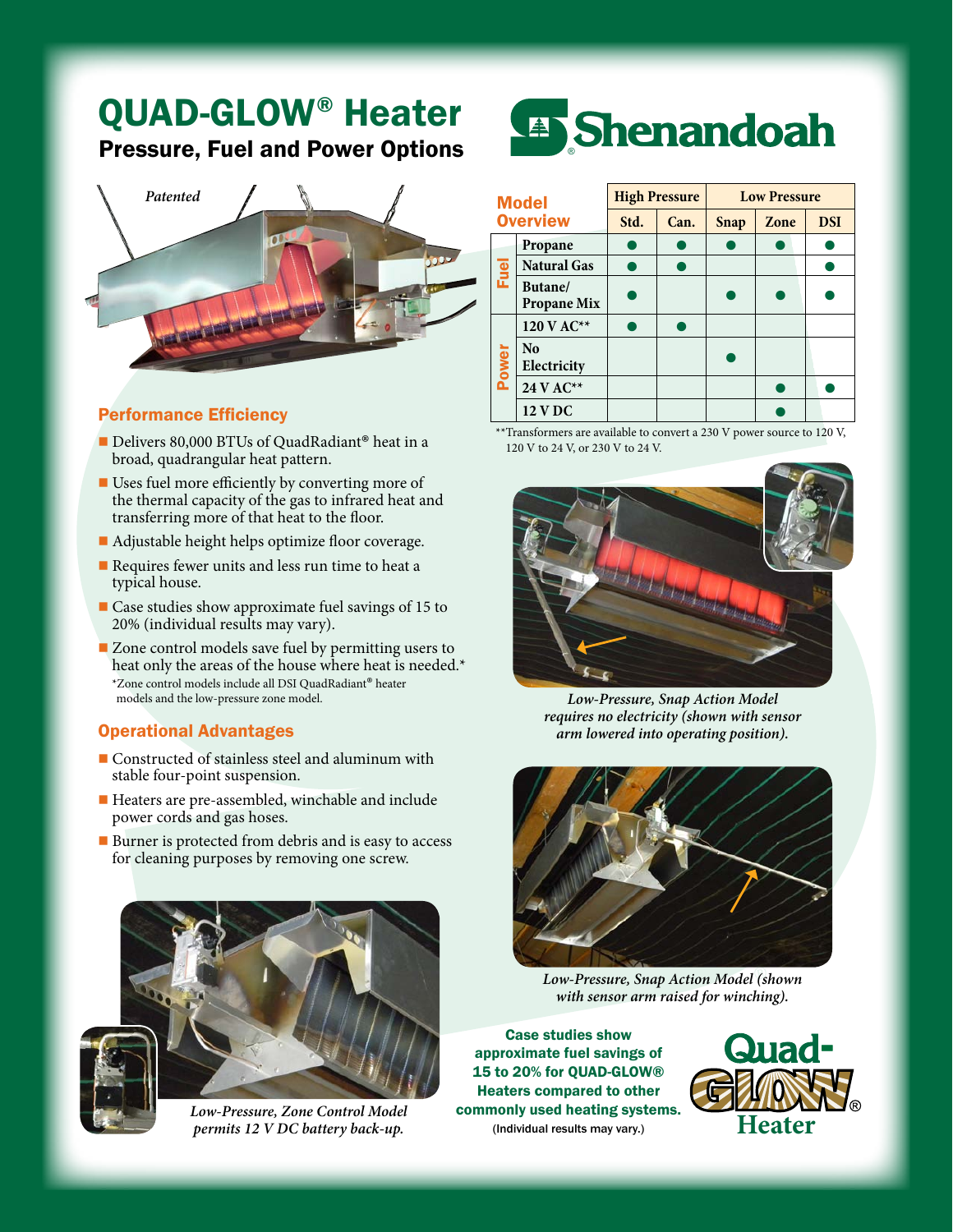## QUAD-GLOW® Heater Specifications

| <b>Model-Specific Details</b>                                                           | <b>High Pressure*</b>                                                                                 | <b>Low Pressure</b>                              |                                                  |                                                                                                                   |  |
|-----------------------------------------------------------------------------------------|-------------------------------------------------------------------------------------------------------|--------------------------------------------------|--------------------------------------------------|-------------------------------------------------------------------------------------------------------------------|--|
| Ignition                                                                                | Direct Spark                                                                                          | 500 BTU Pilot                                    | 500 BTU Pilot                                    | Direct Spark                                                                                                      |  |
| Electrical                                                                              | 120 V AC                                                                                              | Non-Electric                                     | 24 V AC                                          | 24 V AC                                                                                                           |  |
| <b>Back-Up Options</b>                                                                  | Generator                                                                                             | <b>Not</b><br>Applicable                         | Generator or<br>12 V DC                          | Generator                                                                                                         |  |
| <b>Transformer Options</b><br>(Available If Needed)                                     | 230 to 120 V AC                                                                                       | <b>Not</b><br>Applicable                         | 120 to 24 V AC<br>230 to 24 V AC                 | 120 to 24 V AC<br>230 to 24 V AC                                                                                  |  |
| Control                                                                                 | Zone                                                                                                  | Individual<br><b>Snap Action</b>                 | Zone                                             | Zone                                                                                                              |  |
| Gas Pressure Requirements<br>(Maximum)                                                  | 5 psi<br>$(350 \text{ Mbar})$                                                                         | 11" W.C.<br>$(27.5 \text{ Mbar})$                | $11"$ W.C.<br>$(27.5 \text{ Mbar})$              | LP & $B/P^{**}$ 11" W.C.<br>$(27.5 \text{ mBar})$<br>NG 5.5" W.C. (13.5 mBar)                                     |  |
| Fuel (Fuel Key: Propane=LP;<br>Natural Gas=NG; Butane/<br>Propane Mix=B/P <sup>**</sup> | LP, NG or $B/P^{**}$                                                                                  | LP or $B/P^{**}$                                 | LP or $B/P^{**}$                                 | LP, NG or $B/P^{**}$                                                                                              |  |
| Maximum Gas<br>Consumption                                                              | LP 0.87 gph (3.29 l/h)<br>NG 75.5 cfh $(2.14 \text{ m}^3/\text{h})$<br>$B/P^{**}$ 0.87 gph (3.29 l/h) | $0.87$ gph<br>$(3.29 \frac{\text{1}}{\text{h}})$ | $0.87$ gph<br>$(3.29 \frac{\text{1}}{\text{h}})$ | LP $0.87$ gph $(3.29 \text{ l/h})$<br>NG 75.5 cfh $(2.14 \text{ m}^3/\text{h})$<br>$B/P^{**}$ 0.87 gph (3.29 l/h) |  |

\*High-Pressure model for Canada also available.

\*\*Butane/propane fuel consumption may vary contingent on the mix ratio. Contact Roxell with any questions regarding use of butane/propane mixed fuel.

| <b>Specifications Common to All Models</b>                                                                                                                | <b>U.S. Measure</b>                     | Metric                        |  |  |  |  |
|-----------------------------------------------------------------------------------------------------------------------------------------------------------|-----------------------------------------|-------------------------------|--|--|--|--|
| Heating Area per Unit (Depending on climate and hanging height.<br>Fewer units required in grow-out area.)                                                | 1200 to 2400 sq. ft.                    | 111.5 to 223.0 m <sup>2</sup> |  |  |  |  |
| Maximum Heating Capacity per Hour (from sea level to 2000 feet)                                                                                           | 80,000 BTU                              | 20,160 Kcal                   |  |  |  |  |
| Weight per Unit                                                                                                                                           | 53 lbs.                                 | $24 \text{ kg}$               |  |  |  |  |
| Approximate Shipping Dimensions - Width x Length x Height<br>(Without Required Heat Shields Installed)                                                    | $22 \times 47 \times 13\frac{1}{4}$ in. | 55 x 119 x 34 cm              |  |  |  |  |
| Minimum Height from Floor to Bottom of Unit<br>(Heaters may need to be adjusted up or down depending on housing<br>construction, conditions and climate.) | $7$ to 9 ft.                            | 2.1 to $2.7 \text{ m}$        |  |  |  |  |
| Space Between Heaters                                                                                                                                     | 40 to 60 ft.                            | 12.2 to 18.3 m                |  |  |  |  |
| Minimum Clearance to Combustibles                                                                                                                         |                                         |                               |  |  |  |  |
| Sides of Heater                                                                                                                                           | 48 in.                                  | $122 \text{ cm}$              |  |  |  |  |
| Above Heater with Required Heat Shields (All Shields Required)                                                                                            | $12$ in.                                | $31 \text{ cm}$               |  |  |  |  |
| Above Heater (If Any Heat Shields Damaged or Temporarily Missing)                                                                                         | 24 in.                                  | 61 cm                         |  |  |  |  |
| <b>Below Heater</b>                                                                                                                                       | 72 in.                                  | $183 \text{ cm}$              |  |  |  |  |

The policy of Roxell is one of continuous product improvement. We reserve the right to alter specifications without prior notice. Heating products should be installed only in accordance with local laws, codes and regulations. These products are not for residential use. Gas pipe layout assistance available to customers through authorized distributors. CSA (Canadian Standards Association) approved models are available. All models meet stringent standards for low carbon monoxide.



**Roxell USA, Inc.** • A Subsidiary of CTB, Inc. 720 Industrial Park Drive • Anderson, MO 64831 USA Phone +1 417-845-6065 or 800.704.7356 • Fax +1 417-845-6069 E-mail: info.usa@roxell.com • Internet: www.roxell.com